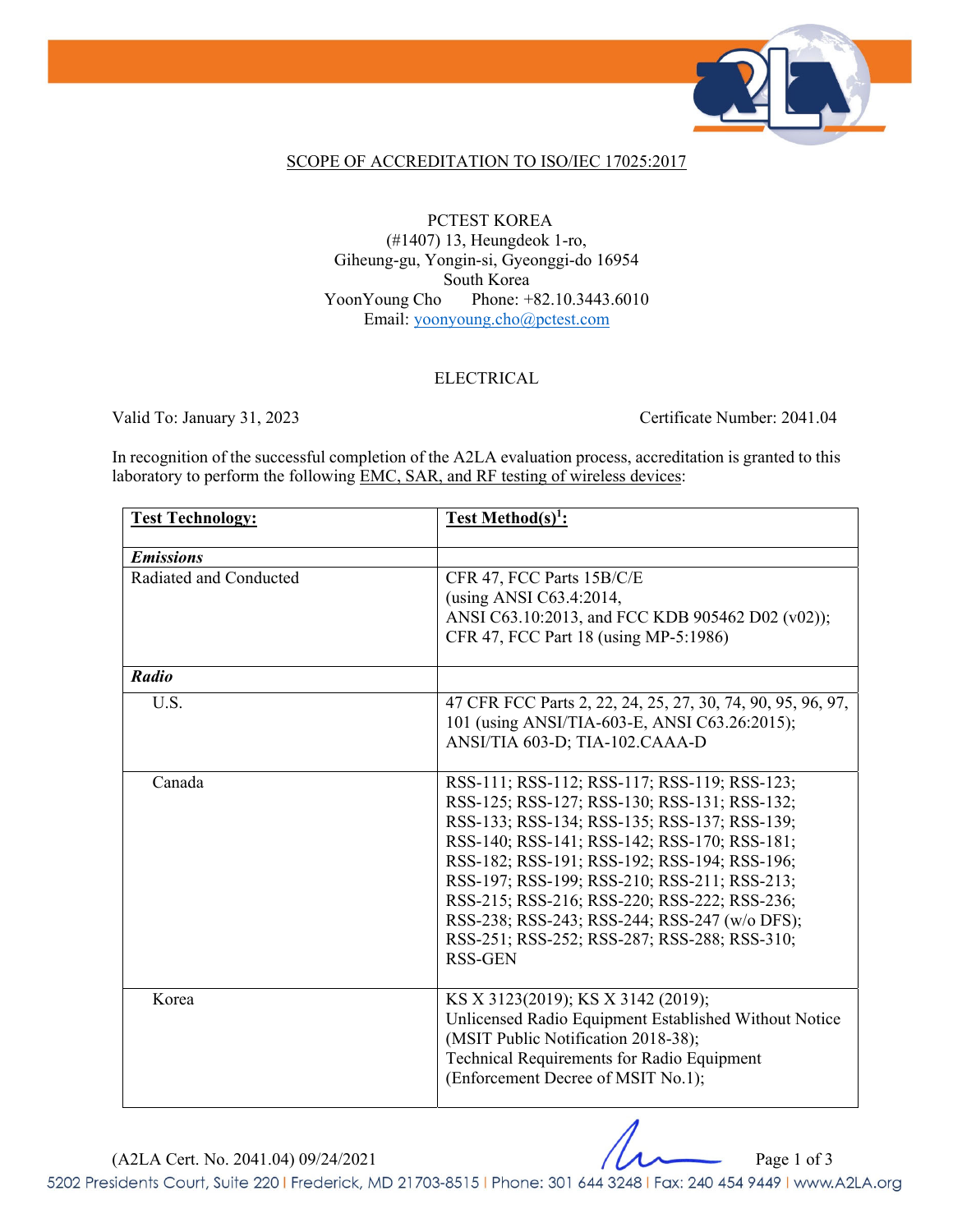| <b>Test Technology:</b> | Test Method(s) <sup>1</sup> :                  |
|-------------------------|------------------------------------------------|
|                         |                                                |
| <b>SAR/RF</b> Exposure  | RSS-102 (NS, RF Exp., SAR); SPR-002;           |
|                         | FCC KDB 248227 D01; FCC KDB 447498 D01, D02;   |
|                         | FCC KDB 248227 D01; FCC KDB 615223 D01;        |
|                         | FCC KDC 643646 D01; FCC KDB 648474 D03, D04;   |
|                         | FCC KDB 616217 D04; FCC KDB 865664 D01, D02;   |
|                         | FCC KDB 680106 D01;                            |
|                         | FCC KDB 941225 D01, D05, D05A, D06, and D07;   |
|                         | EN 62209-1; EN 62209-2;                        |
|                         | IEC TR 62630; IEEE 1528:2013;                  |
|                         | IEEE C95.1(1999); IEEE Std. C95.1 (2005);      |
|                         | IEEE Std C95.3.1 (2010); IEEE Std C95.3 (2002) |
|                         |                                                |

<sup>1</sup> When the date, revision or edition of a test method standard is not identified on the scope of accreditation, the laboratory is required to be using the current version within one year of the date of publication, per part C., Section 1 of A2LA *R101 - General Requirements - Accreditation of ISO-IEC 17025 Laboratories*.

Testing Activities Performed in Support of FCC Certification in Accordance with 47 Code of Federal Regulations and FCC KDB 974614, Appendix A, Table A.12

| <b>Rule Subpart/Technology</b>                                                                                                 | <b>Test Method</b>                    | <b>Maximum</b><br><b>Frequency</b><br>(MHz) |
|--------------------------------------------------------------------------------------------------------------------------------|---------------------------------------|---------------------------------------------|
| <b>Unintentional Radiators</b><br>Part 15B                                                                                     | ANSI C63.4:2014                       | 220000                                      |
| Industrial, Scientific, and Medical<br>Equipment<br>Part 18                                                                    | FCC MP-5:1986                         | 220000                                      |
| Intentional Radiators<br>Part 15C                                                                                              | ANSI C63.10:2013                      | 220000                                      |
| U-NII without DFS Intentional Radiators<br>Part 15E                                                                            | ANSI C63.10:2013                      | 40000                                       |
| Commercial Mobile Services (FCC<br>Licensed Radio Service Equipment)<br>Parts 22 (cellular), 24, 25 (below 3 GHz),<br>and $27$ | $ANSI/TIA-603-E;$<br>ANSI C63.26:2015 | 220000                                      |

 $(A2LA$  Cert. No. 2041.04) 09/24/2021 Page 2 of 3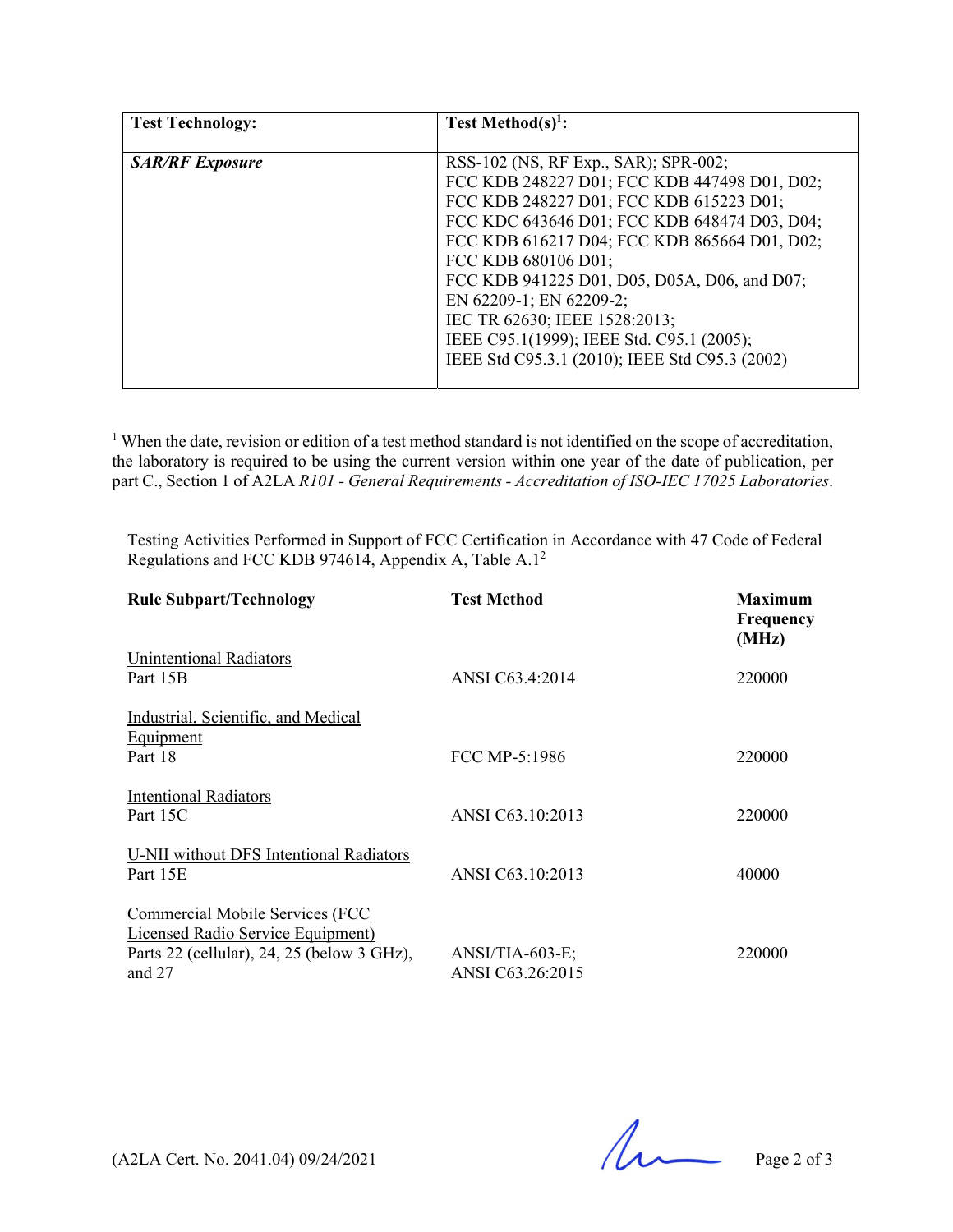Testing Activities Performed in Support of FCC Certification in Accordance with 47 Code of Federal Regulations and FCC KDB 974614, Appendix A, Table A.1<sup>2</sup>

| <b>Rule Subpart/Technology</b>                                                                                                                                                 | <b>Test Method</b>                    | <b>Maximum</b><br><b>Frequency</b><br>(MHz) |
|--------------------------------------------------------------------------------------------------------------------------------------------------------------------------------|---------------------------------------|---------------------------------------------|
| General Mobile Radio Services (FCC<br><b>Licensed Radio Service Equipment)</b><br>Parts 22 (non-cellular), 90 (below 3 GHz),<br>95, 97 (below 3 GHz), and 101 (below 3<br>GHz) | ANSI/TIA-603-E;<br>ANSI C63.26:2015   | 220000                                      |
| Citizens Broadband Radio Services (FCC<br><b>Licensed Radio Service Equipment</b> )<br>Part 96                                                                                 | $ANSI/TIA-603-E;$<br>ANSI C63.26:2015 | 220000                                      |
| Microwave and Millimeter Bands Radio<br>Services<br>Parts 25, 30, 74, 90 (M, DSRC, Y, Z), Part<br>95 (M and L), and 101                                                        | $ANSI/TIA-603-E;$<br>ANSI C63.26:2015 | 220000                                      |
| <b>RF</b> Exposure<br>Devices Subject to SAR Requirements                                                                                                                      | IEEE Std 1528:2013                    | 100000                                      |

 $2A$ ccreditation does not imply acceptance to the FCC equipment authorization program. Please see the FCC website (https://apps.fcc.gov/oetcf/eas/) for a listing of FCC approved laboratories.

 $(A2LA$  Cert. No. 2041.04) 09/24/2021 Page 3 of 3